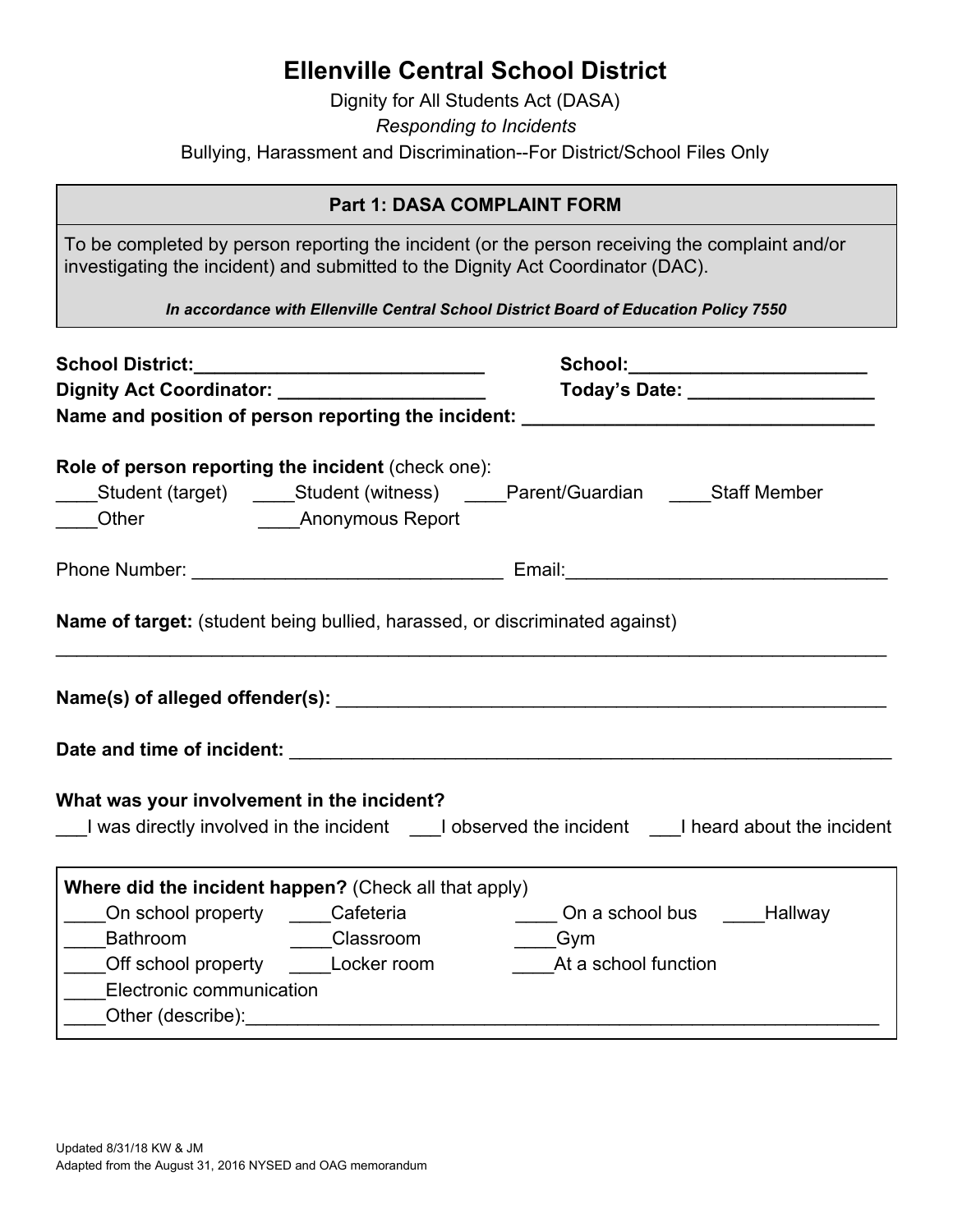| Type of Incident (check all that apply):                                                                            |
|---------------------------------------------------------------------------------------------------------------------|
| Physical contact (kicking, punching, spitting, tripping, pushing, taking belongings)                                |
| Verbal Threats (gossip, name-calling, put-downs, teasing, being mean, taunting, making                              |
| threats)                                                                                                            |
| Psychological (non-verbal actions, spreading rumors, social exclusion, intimidation)                                |
| Abuse (actions or statements that put an individual in fear of bodily harm)                                         |
| Cyberbullying (misusing technology/social media to harass, tease, threaten, post pictures                           |
| (sexting))                                                                                                          |
| Other (describe):                                                                                                   |
|                                                                                                                     |
|                                                                                                                     |
| Who was involved in the incident? (check all that apply)                                                            |
| Student Employee Other:                                                                                             |
|                                                                                                                     |
|                                                                                                                     |
| Describe the specific nature of the incident. What happened? (Be as specific as possible).                          |
| What did the alleged offender say or do? Include any copies of text messages, emails, ect. If                       |
| possible. (Add extra pages if needed).                                                                              |
|                                                                                                                     |
|                                                                                                                     |
|                                                                                                                     |
|                                                                                                                     |
|                                                                                                                     |
|                                                                                                                     |
| If there were any adults in the area when this happened, what did they do?                                          |
|                                                                                                                     |
|                                                                                                                     |
|                                                                                                                     |
|                                                                                                                     |
| Type of bias involved (if known): (check all that apply)                                                            |
| Color Weight/Size<br>Race<br>National origin<br>Ethnic group<br>Disability<br><b>Sexual Orientation</b><br>Religion |
| <b>Religious Practice</b><br>Gender                                                                                 |
|                                                                                                                     |
| Name(s) of others who may have witnessed the incident:                                                              |
|                                                                                                                     |
| Was the student absent from school as a result of the incidents?                                                    |
| No<br>Yes, Number of days students was absent:                                                                      |
|                                                                                                                     |
|                                                                                                                     |